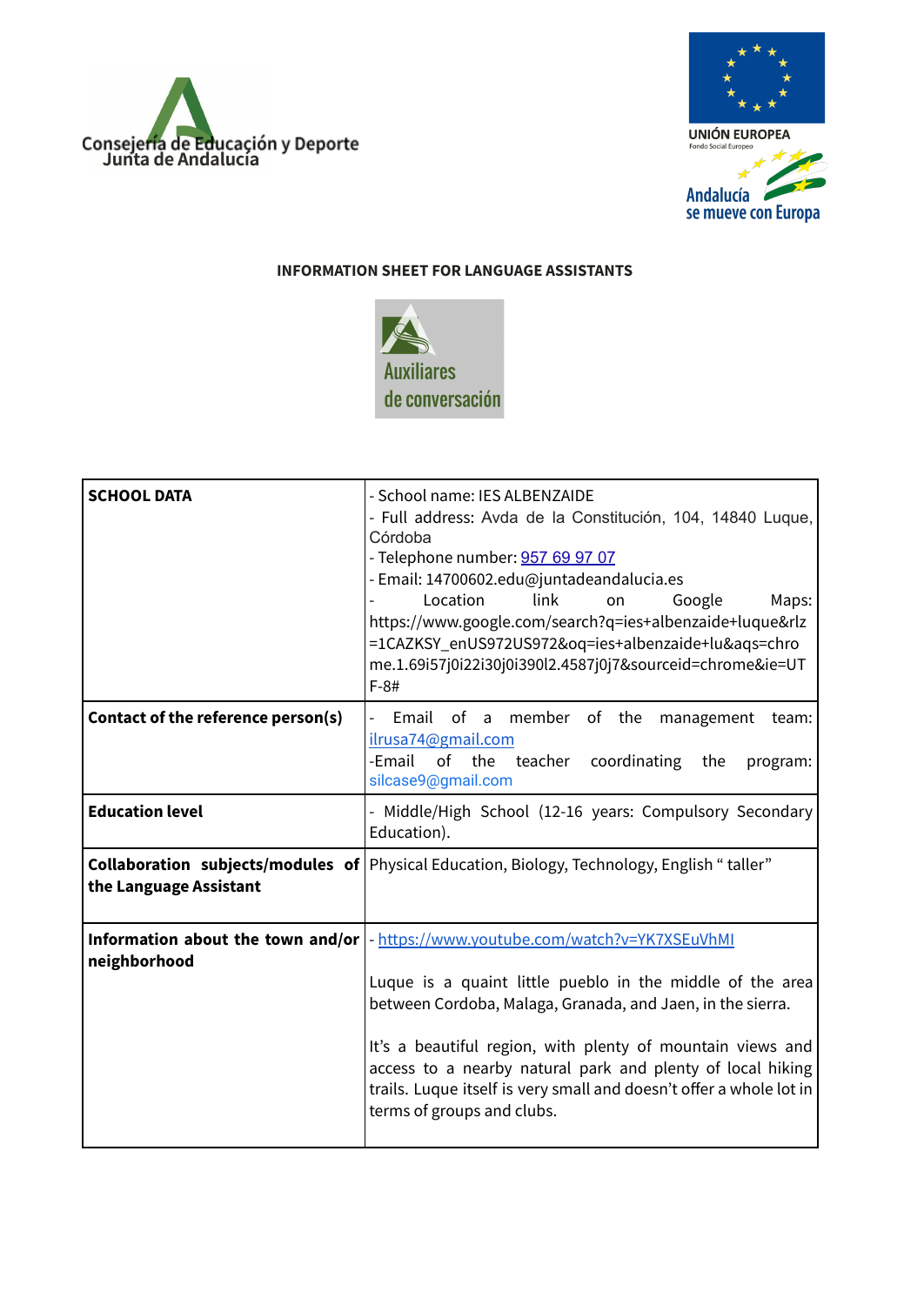



 $\overline{\mathbf{r}}$ Andalucía 2 se mueve con Europa

| <b>Getting to school</b>                                         | - If the auxiliar lives in Luque, they will be able to walk to<br>school no problem. If they live in Baena or Córdoba, they will<br>mostly have to rely on carpooling with other teachers (either<br>from the instituto or the colegio). There is one group that goes<br>to Luque from Cordoba every day. They charge between 5 and<br>7 euros for gas (one way), depending on gas prices. I have no<br>information for how much teachers from Baena might charge. |
|------------------------------------------------------------------|--------------------------------------------------------------------------------------------------------------------------------------------------------------------------------------------------------------------------------------------------------------------------------------------------------------------------------------------------------------------------------------------------------------------------------------------------------------------|
| <b>Accommodation</b>                                             |                                                                                                                                                                                                                                                                                                                                                                                                                                                                    |
| - Where to live in town?                                         | - If the auxiliar decides to live in Luque, they should have no<br>problem finding a flat to rent. Although it might be difficult to<br>find anything online, if you ask the administrators and the<br>teachers at the schools they should be able to help find a                                                                                                                                                                                                  |
| - Possibility of staying with a family?                          | solution. Availability of flats tends to travel by word of mouth.<br>Hotels in Luque (you need to drive to the school)<br>Hostel-restaurant Nicol's: telephone: 957674081. Address:<br>N-432, km 341.5 Luque 14880.                                                                                                                                                                                                                                                |
| - Possibility of sharing a flat with<br>teachers?                | Hotel "Los castillarejos": www.loscastillarejos.com. Address:<br>Carretera CO-6203 Luque-Zuheros, Luque 14880.                                                                                                                                                                                                                                                                                                                                                     |
|                                                                  | Baena is the biggest nearby town (about 10 minutes away by<br>car), and its larger size offers a bit more in terms of<br>restaurants, groups, social scene, etc. Besides Luque itself, it<br>will also be the most convenient place to live in terms of<br>getting to and from school, as it is very close and there are a<br>number of teachers who would be willing to carpool to/from<br>there with the auxiliar.                                               |
|                                                                  | The other option is to live in Córdoba. Córdoba is the capital of<br>the province and a beautiful historic city. It's not particularly<br>large (only about 300k population) but it has a wide offer of<br>groups, sport clubs, social scene, etc.                                                                                                                                                                                                                 |
|                                                                  | For flats in Baena and Córdoba the auxiliar should check<br>fotocasa and idealista, booking.com, as well as ask teachers<br>and administrators at the schools in Luque.                                                                                                                                                                                                                                                                                            |
| with<br><b>Contact</b><br>other<br>Language<br><b>Assistants</b> | Cordoba<br>auxiliares<br>province<br>whatsapp<br>group:<br>https://chat.whatsapp.com/ByKBfWTr3wZ0wBdPJ0ADGz<br>elyspencer@gmail.com (auxiliar 2021/22)USA<br>daphne1414@yahoo.com (auxiliar 2020/21) Canada<br>myronmcdonald9@gmail.com (auxiliar 2019/20) USA                                                                                                                                                                                                     |